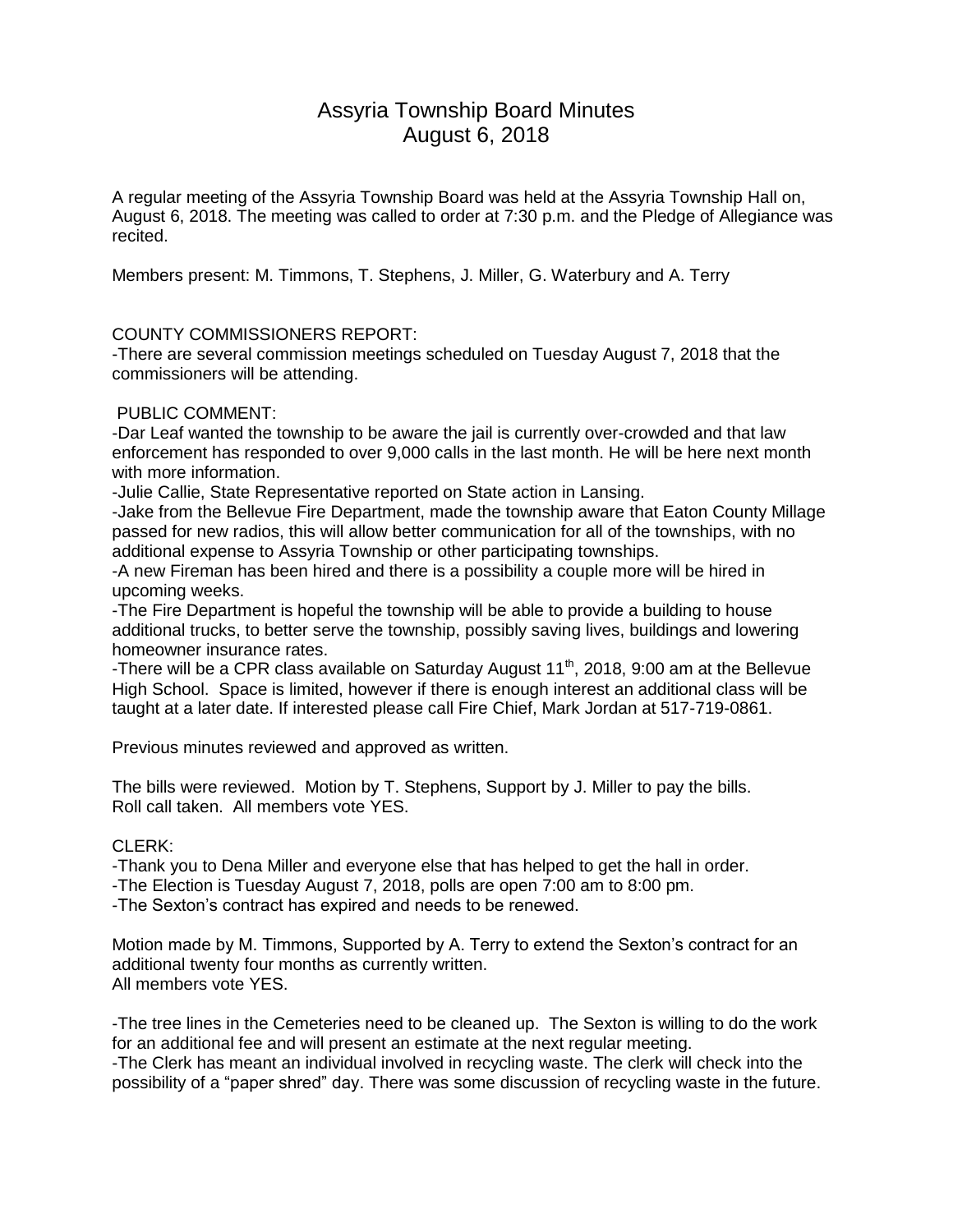TREASURER:

-The township needs to consider updating or purchasing a new computer for the Assessors. -The treasurer will check into IT possibilities.

-The township needs to get the audit underway. A. Terry to make contact with the accounting firm.

TRUSTEE: Jim Miller

-WIFI is up and running.

-Would like to be reimbursed for items he purchased for the hall. Miscellaneous cleaning items, waste baskets and towel holders.

Motion made by M. Timmons, supported by A. Terry to reimburse Jim Miller \$209.69 for the items purchased for the hall. All members vote YES.

-The possibility of hiring Rian Carl to clean was discussed at the previous meeting, however no decision was made.

Motion made by M. Timmons, supported by A. Terry to hire Rian Carl at a rate of \$10.00 per hour to clean the hall on a as needed basis. All members vote YES.

#### TRUSTEE: G. Waterbury

-Considering the condition of the water we may want to have a water conditioner installed. -The trustee looked over the existing vacuum cleaner and he believes it can be repaired.

#### ASSESSOR:

-More discussion about the computers and finding an IT person.

SUPERVISOR:

-Discussion in regard to office furniture. A committee of the Deputy Assessor, Treasure and Clerk to research and select office furniture.

Motion made by M. Timmons, Supported by T. Stephens to spend up to \$5,000.00 for four work stations. All members vote YES

-July Board of Review actions:

- 1. The BOR granted 100% Homestead Exemption to parcel 08-01-033-021-60 Retroactively to include both 2016 and 2017.
- 2. The BOR granted 100% Homestead Exemption to parcel 08-01-033-012-00 Retroactively to include both 2016 and 2017.
- 3. The BOR granted 100% Homestead Exemption to parcel 08-01-010-004-10 Effective 2018.
- 4. The BOR granted veteran's 100% tax exempt status to parcel 08-01-033-004-00 for 2018.
- 5. The BOR granted veteran's 100% tax exempt status to parcel 08-01-034-001-20 for 2018.